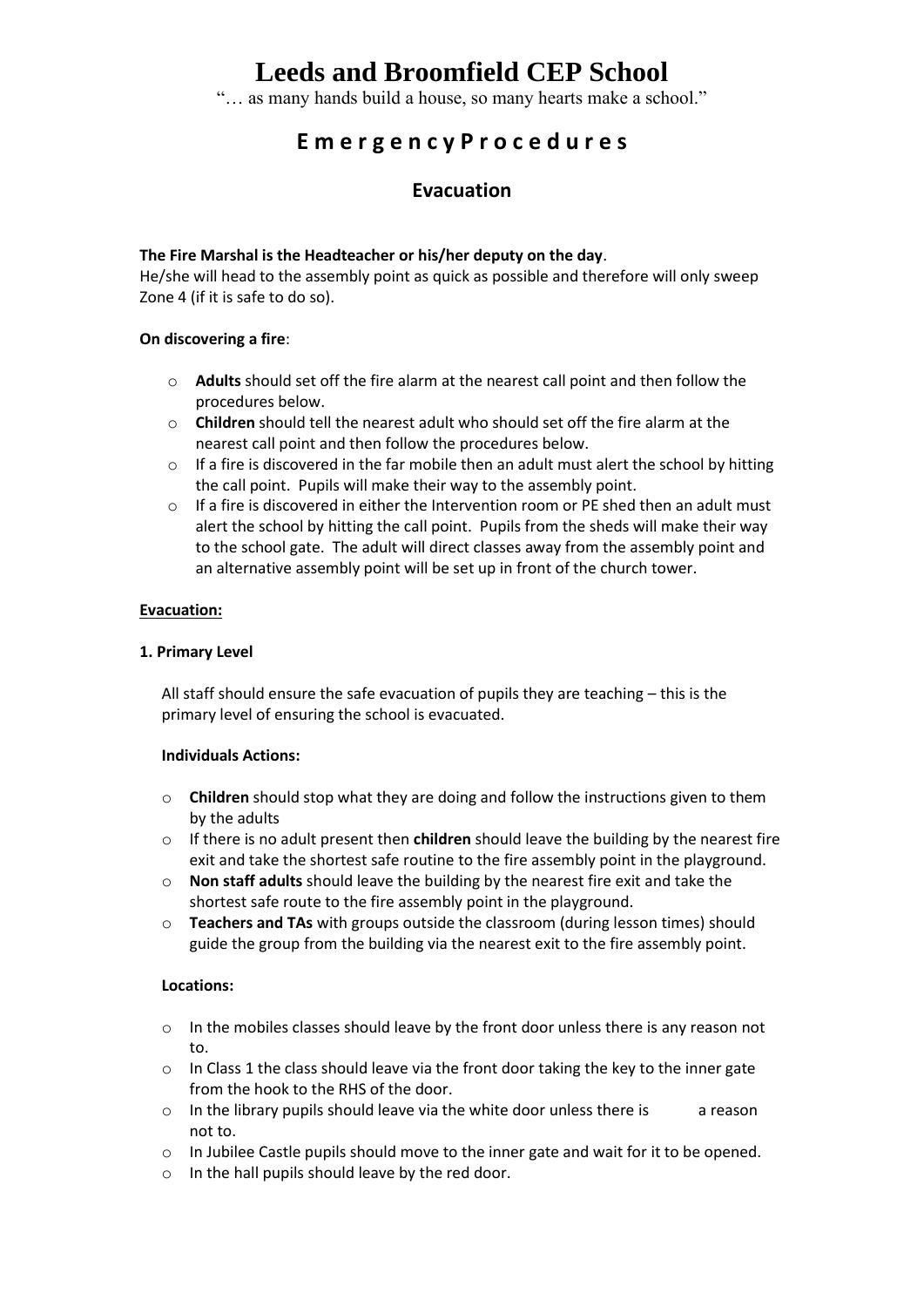# **Leeds and Broomfield CEP School**

"… as many hands build a house, so many hearts make a school."

#### **2. Secondary Level - The sweep**…

On hearing the alarm – children and adults should all stand up and leave quietly by the nearest available exit. The last adult is to shut the door behind them.

All adults and pupils to meet at the main meeting point on the playground infront of the intervention room.

Admin staff to shut all doors upstairs – Headteacher office, admin office and staff room.

#### **3. Third Level**

- $\circ$  The third level of ensuring the school is evacuated is the calling of the registers at the assembly point. Should a pupil or staff member be missing the Fire Marshal should be informed so that the fire brigade can be informed when the arrive. No one should return to the building.
- $\circ$  The secretary (or other adult upstairs if the secretary is not up stairs when the alarm sounds) should collect the registers, visitors book and the grab bag (located by the white door). If the secretary is not upstairs she should leave by the nearest fire exit .
- $\circ$  If upstairs is un attended no-one should collect the registers and the Fire Marshal will rely on the first two levels of ensuring the evacuation and the teacher's knowledge of who is in school that day. He/she will, however, inform the fire brigade that Zone 4 has not been swept.

#### **At break time:**

- o All **children** should stand still and await instructions.
- o **Staff** on duty outside should lead the pupils to the assembly point.
- o **Non-staff adults** should leave the building by the nearest fire exit and move to the assembly point.
- o **Staff** in the building should make their way out of the building by the nearest exit having swept areas they are in when the alarm sounds or that they pass through on the way out.

o

#### **During lunch:**

- o As above, except that pupils in the hall will stop what they are doing and follow instructions.
- o Staff will direct pupils out of the red door having swept the toilets.

#### **During Assembly:**

- $\circ$  Staff in the hall will lead pupils out via the red door (rear door to playground) leaving last having swept the toilets.
- o Other staff will leave by the nearest exit.

#### **During Celebration Assembly:**

o The Headteacher, will direct people out of the hall. Pupils will leave by the red door, parents by the front door. Everyone will make for the assembly point. Parents will